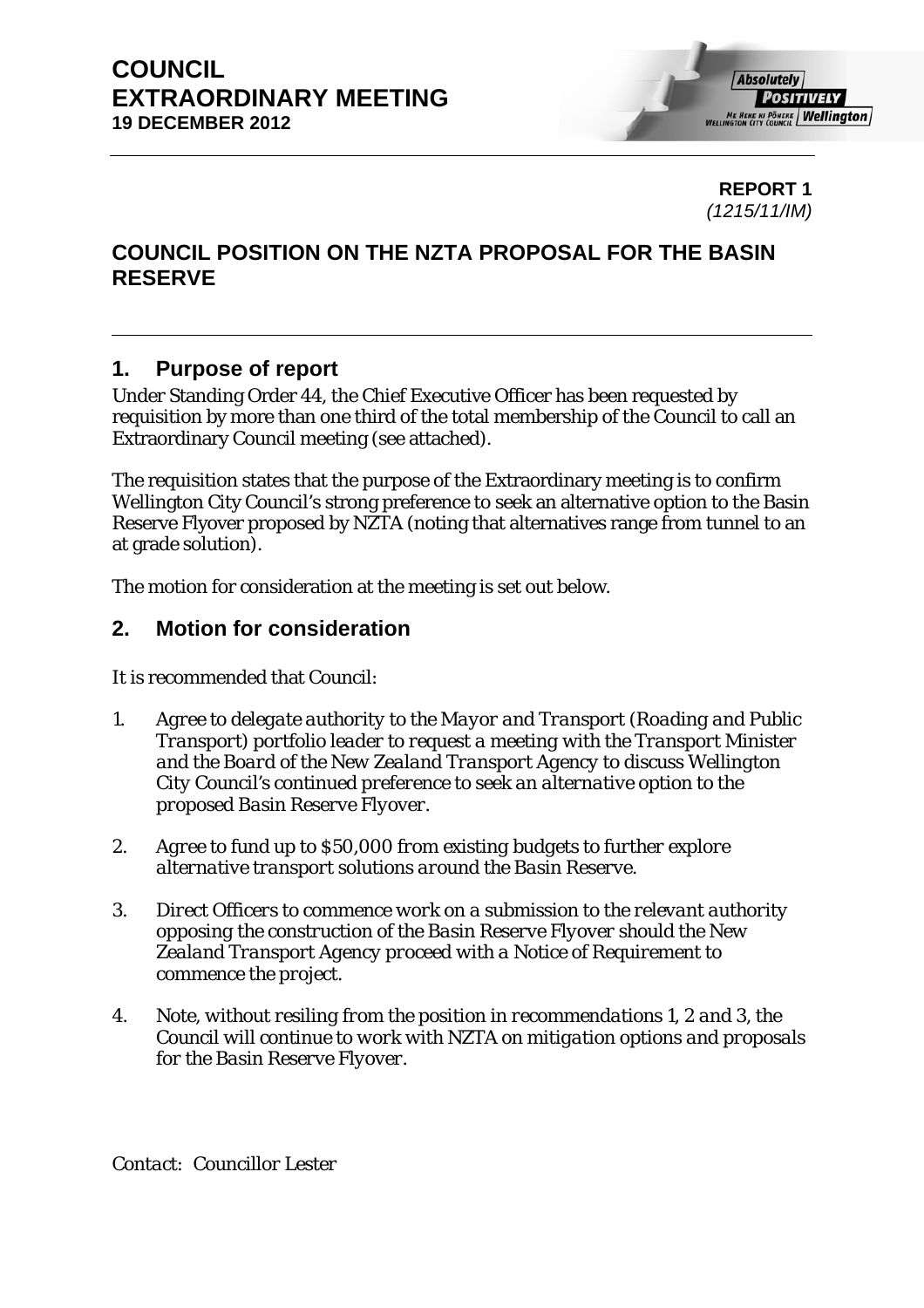## **REQUISITION OF MEETING BY ONE THIRD** OF COUNCIL MEMBERSHIP

reed Don frances  $13/12112$ **Absolutely** POSITIVELY ME HEKE KI PÖNEKE **Wellington** 

| $\sim$ December 2018 13/12/1 |  |
|------------------------------|--|
|                              |  |
|                              |  |

File ref: (1215/11/IM)

To: The Chief Executive Officer

From: **CIIr Justin Lester** 

Subject: Requisition of Extraordinary Council meeting

We the undersigned request that you arrange for an extraordinary meeting of Council to be held as follows:

19 December 2012 Date:

5.30pm

Time:

Date:

Council Chamber, First Floor, Town Hall, Wakefield Street. Venue:

 $4.00 \mu m$ 

The business to be conducted at this meeting is as follows:

To confirm Wellington City Council's strong preference to seek an alternative option to the Basin Reserve Flyover proposed by NZTA (noting that the alternatives range from a tunnel to an at grade solution).

| <b>Signatures of Elected Members of Council:</b> |         |
|--------------------------------------------------|---------|
| Mayor Wade-Brown                                 | Celianz |
| Cr Ahipene-Mercer                                |         |
| Cr Best                                          |         |
| Cr Cook                                          |         |
| Cr Coughlan                                      |         |
| Cr Eagle                                         |         |
| Cr Foster                                        |         |
| Cr Gill                                          |         |
| Cr Lester                                        |         |
| Cr McKinnon                                      |         |
| Cr Marsh                                         |         |
| Cr Morrison                                      |         |
| Cr Pannett                                       | whitt   |
| Cr Pepperell                                     |         |
|                                                  |         |